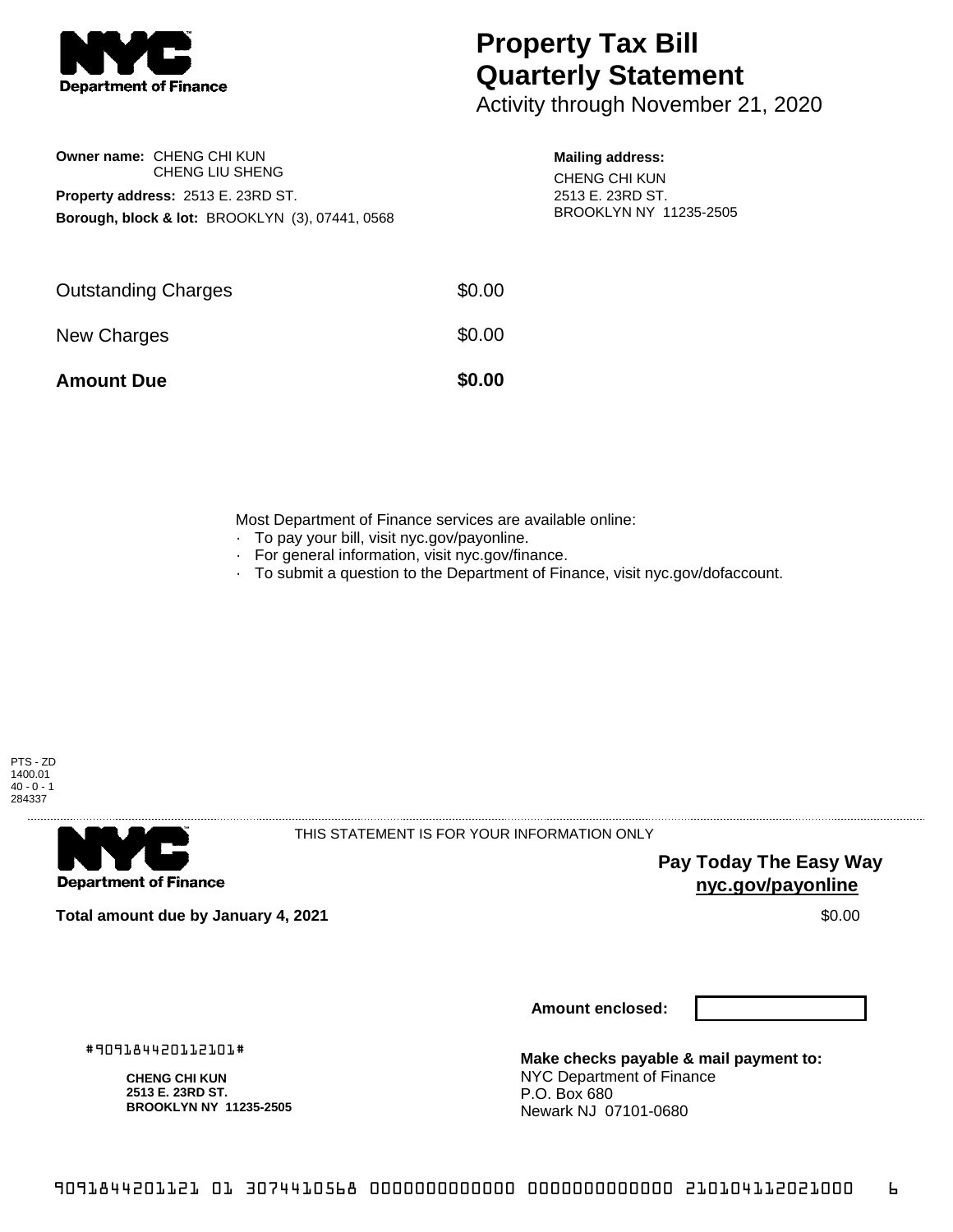

| <b>Previous Charges</b>                                             |                      |                 | Amount                         |
|---------------------------------------------------------------------|----------------------|-----------------|--------------------------------|
| Total previous charges including interest and payments              |                      | \$0.00          |                                |
| <b>Current Charges</b>                                              | <b>Activity Date</b> | Due Date        | Amount                         |
| Finance-Property Tax<br><b>Adopted Tax Rate</b><br>Payment Adjusted | 01/01/2021           | 01/01/2021      | \$0.00<br>$$-19.14$<br>\$19.14 |
| <b>Total current charges</b>                                        |                      |                 | \$0.00                         |
| <b>Tax Year Charges Remaining</b>                                   | <b>Activity Date</b> | <b>Due Date</b> | Amount                         |
| Finance-Property Tax<br>Adopted Tax Rate                            |                      | 04/01/2021      | \$0.00<br>$$-19.14$            |
| <b>Early Payment Discount</b><br>Payment Adjusted                   | 01/01/2021           | 04/01/2021      | \$0.19<br>\$18.95              |
| Total tax year charges remaining                                    |                      |                 | \$0.00                         |
| <b>Overpayments/Credits</b>                                         | <b>Activity Date</b> | <b>Due Date</b> | <b>Amount</b>                  |
| <b>Credit Balance</b>                                               |                      | 07/01/2020      | $$-38.09$                      |
| Total overpayments/credits remaining on account                     |                      |                 | \$38.09                        |

You must apply for a refund or a transfer of credits resulting from overpayments within six years of the date of **the overpayment or credit. Please note that overpayments and credits are automatically applied to unpaid taxes.**

## **Home banking payment instructions:**

- 1. **Log** into your bank or online bill pay website.
- 2. **Add** the new payee: NYC DOF Property Tax. Enter your account number, which is your boro, block and lot, as it appears here: 3-07441-0568 . You may also need to enter the address for the Department of Finance. The address is P.O. Box 680, Newark NJ 07101-0680.
- 3. **Schedule** your online payment using your checking or savings account.

## **Did Your Mailing Address Change?** If so, please visit us at **nyc.gov/changemailingaddress** or call **311.**

When you provide a check as payment, you authorize us either to use information from your check to make a one-time electronic fund transfer from your account or to process the payment as a check transaction.